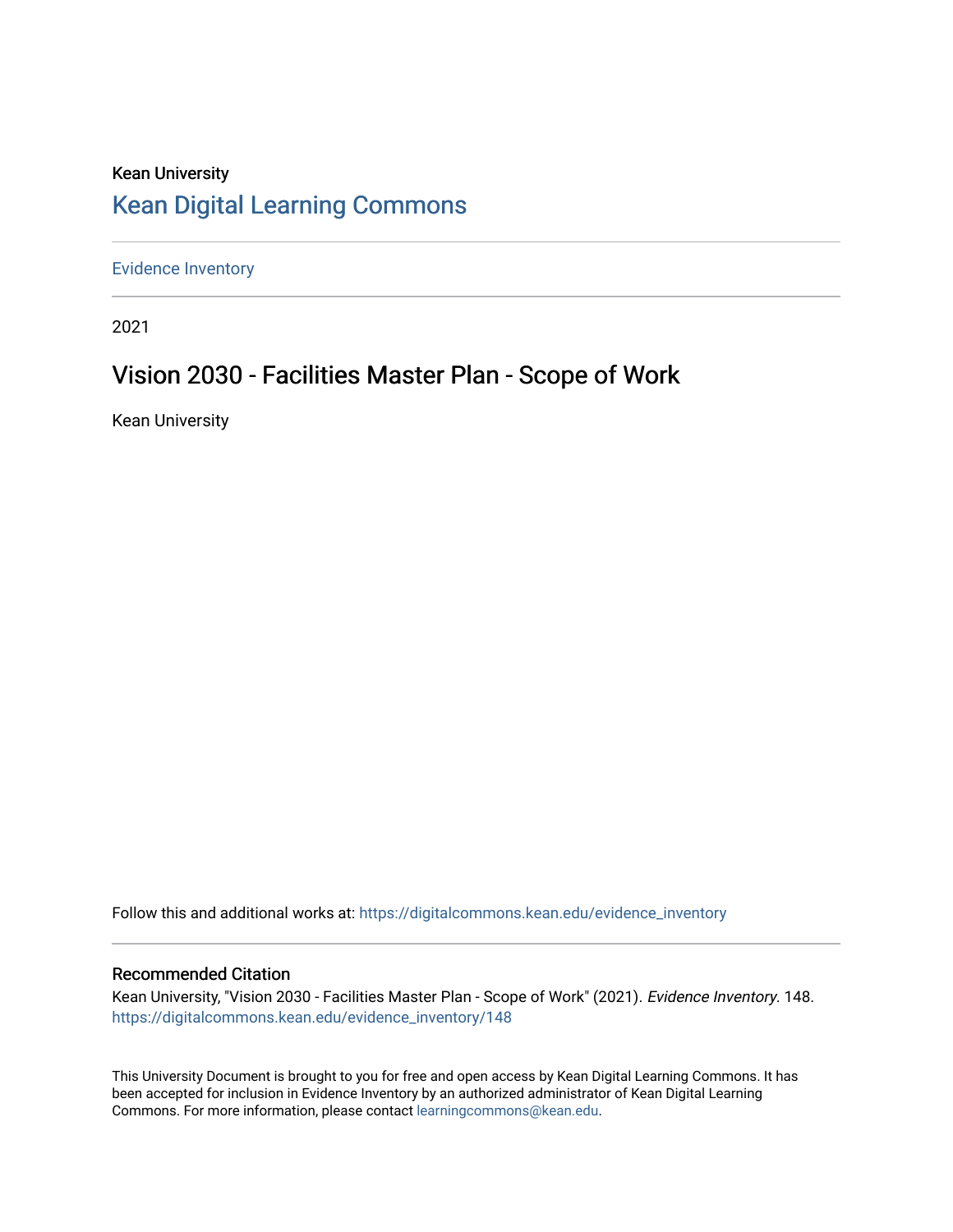## Vision 2030 - Facilities Master Plan - Scope of Work

#### Abstract

Vision 2030 - Facilities Master Plan - Scope of Work

#### Keywords

plan, facilities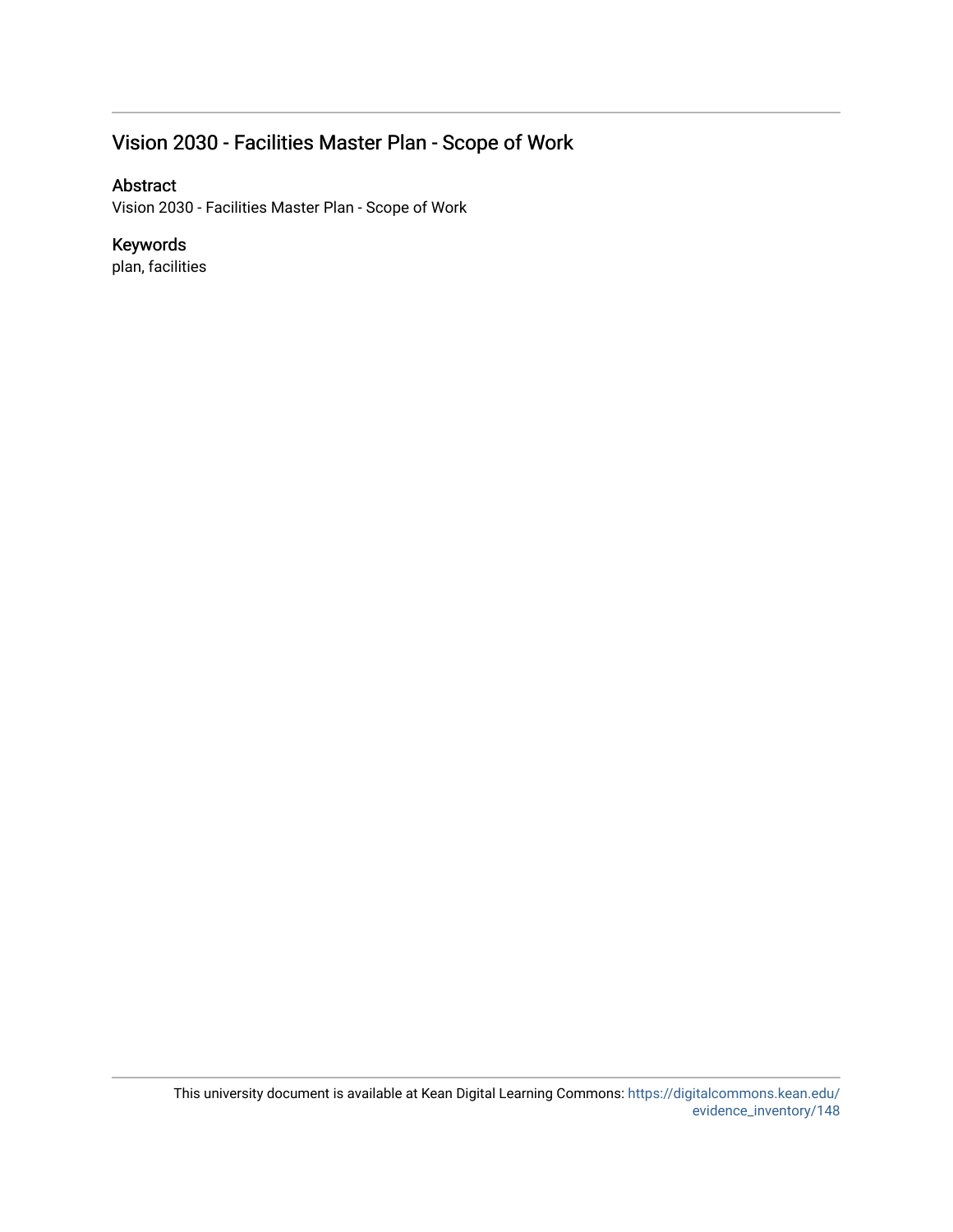

## Kean University Office of Facilities and Campus Planning Request for Proposal – Project Scope Document

| Project Name: Kean University Master Plan Update Project Number: TBD |                                         |
|----------------------------------------------------------------------|-----------------------------------------|
| Project Manager: John C. Raue                                        | <b>Project Director: Steven Remotti</b> |
| <b>Project Category: Professional Services</b>                       | <b>Estimated Project Cost: TBD</b>      |

#### 1. Purpose of Request for Proposal – Project Description

Kean University is soliciting proposals for professional services to update the 2011-21 University master plan for the next ten years. The project needs to look at the current campus facilities at the Kean Union (including Liberty Hall and East Campus), Kean Skylands, Kean Ocean and Kean Princeton locations. This updated master plan project needs to involve various stakeholders from across the Kean community in the creation process. The plan needs to be usable for executing on planned University enrollment growth, academic program growth, overall campus growth and institutional needs for the next decade.

#### 2. Project Objective

The objective of this project is to complete a master plan update with the current state of the Kean University facilities in 2021 and our projected needs through the next ten years. This master plan update will guide campus planning and construction through this next ten-year period across each of our New Jersey locations. This plan will also include a deferred maintenance plan review and present a 5-year and 10-year planning budget for needs and funds prioritization.

#### 3. Project Information

The University is providing the following project information documents and plans for the proposed work; they are attached to this project scope of work document.

- A copy of the 2011-21 Kean University Master Plan (two parts) that the University is seeking to update for the next decade.
	- o 2020 Kean University Master Plan Part 1
	- o 2020 Kean University Master Plan Part 2

#### 4. Scope of Work

The scope of work for this professional services project will be to perform analysis and update the Kean University comprehensive master plan for the 2021-31 timeframe, a period of the next ten years.

#### 5. Project Phases and Deliverables

This project will consist of the following project phases and each phase will include the deliverables listed below. The deliverables listed below are typical of each project phase and will not vary greatly. The exact deliverables will be determined at the start of the project with the Project Director, Project Manager and the selected professional services team.

#### A. Phase 1 – Due Diligence / Existing Campus Analysis

- 1) Project Initiation & Kickoff Meeting
- 2) Site Visit
- 3) Vision Session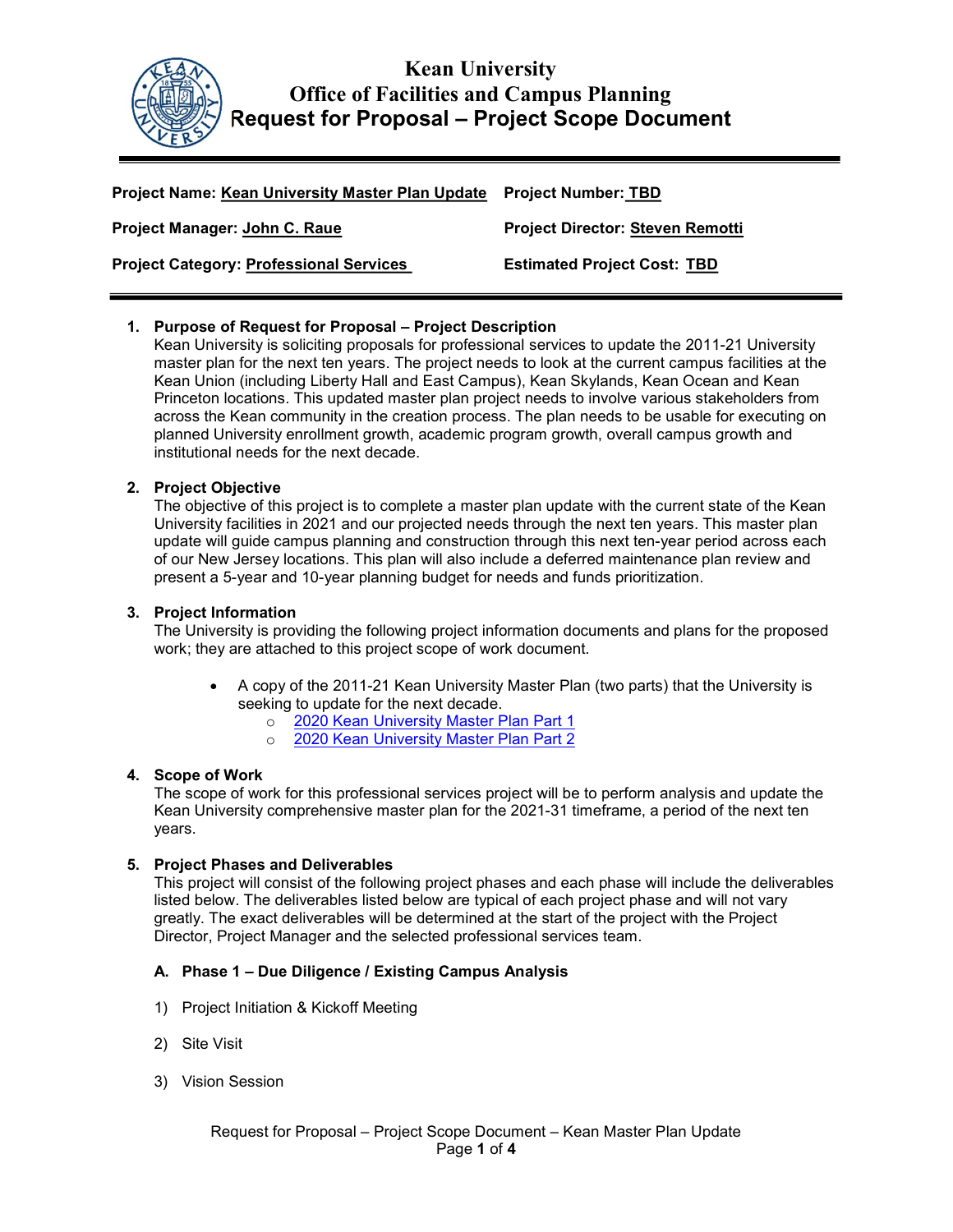

## Kean University Office of Facilities and Campus Planning Request for Proposal – Project Scope Document

- 4) Planning and Current Campus Inventory Analysis
	- Current Facilities Baseline Data
	- Program Offerings
	- Capital Resources / Other Data Needs
	- Populations Served
- 5) Campus Facilities Inventory and Analysis
	- Regional Context Map(s)
	- Deferred Maintenance Review
	- Vehicular Circulation
	- Pedestrian Circulation
	- Parking
	- Service and Loading
	- Sustainable Design
- 6) Quantitative Analysis
	- Model the Current Campus Condition
	- Model the Future Campus Condition Model
	- Deferred Maintenance 5-year, 10-year Budget and Funds Prioritization

#### B. Phase 2 – Campus Master Plan

- 1) Student & Employee Stakeholder Outreach
	- Student & Employee Survey(s)
	- Student & Employee Workshop(s)
- 2) Plan Components
	- Regional roadway approach routes
	- Traffic circulation, vehicular and pedestrian through campus
	- Additional parking needs to support the campus
	- Environmental constraints
	- Trees/buffers and streams/rivers
- 3) Opportunity Analysis
	- Expansion of Programs towards becoming an R2 designated Research Institution
	- Campus Development and redevelopment opportunities
	- Campus expansion
- 4) Sustainable Design
	- Develop sustainable goals and objectives for campus development
- 5) Schematic Site Plans / 3D Modeling

Request for Proposal – Project Scope Document – Kean Master Plan Update Page 2 of 4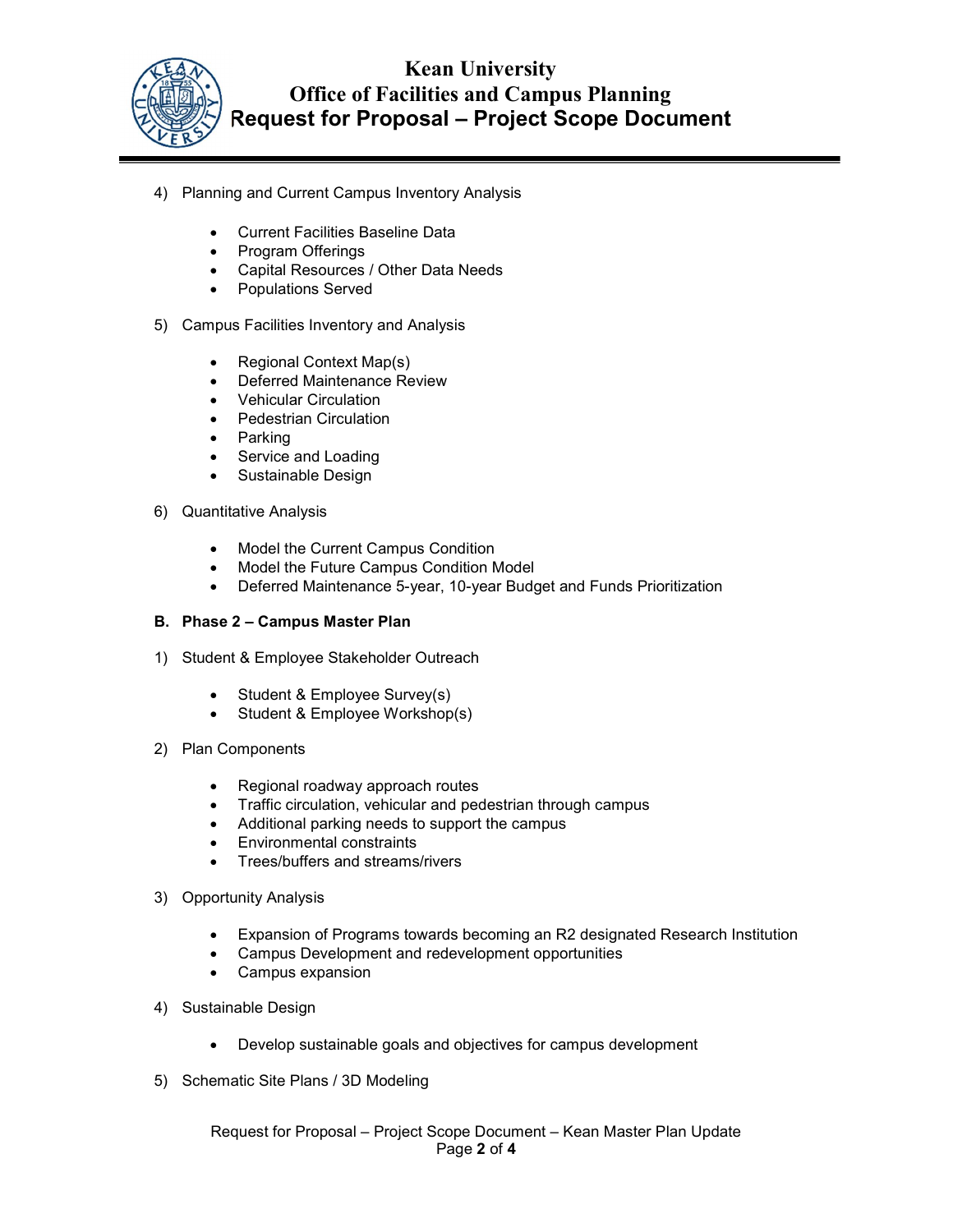

## Kean University Office of Facilities and Campus Planning Request for Proposal – Project Scope Document

- Identify areas for site plan development and 3D modeling
- 6) Design Guidelines
	- Review and update the architectural design standards identified in the Kean University 2020 master plan

#### C. Final Report – Deliverables

- Master Plan Recommendations for:
	- o Main Campus
	- o Liberty Hall Campus
	- o East Campus
	- o Kean Skylands
	- o Kean Ocean
	- o Kean Princeton
- Design Guidelines
- Deferred Maintenance Plan
- Conclusions and next steps
	- Renderings of Campus Master Plan
		- o Minimum 2 perspectives
- Meetings with the Kean University Team
	- o Minimum (1) student / employee survey and (1) student / employee workshop
	- o Minimum Three (3) on-site and three (3) virtual meetings
	- o One Board Presentation

#### 6. Project Schedule

At the start of the project, the consultant will submit a project schedule to be reviewed by the Kean University Project Director and Project Manager. Once approved, this schedule will be binding for the Consultant's activities and will include the start and completion dates for each activity. The Consultant shall use this schedule to ensure that all project milestone dates are being met for the project. The Consultant shall update the schedule to reflect performance periodically for the Project Manager's review and approval. Any recommendations for deviations from the approved project schedule must be explained in detail as to the causes for the deviations and impact to the schedule.